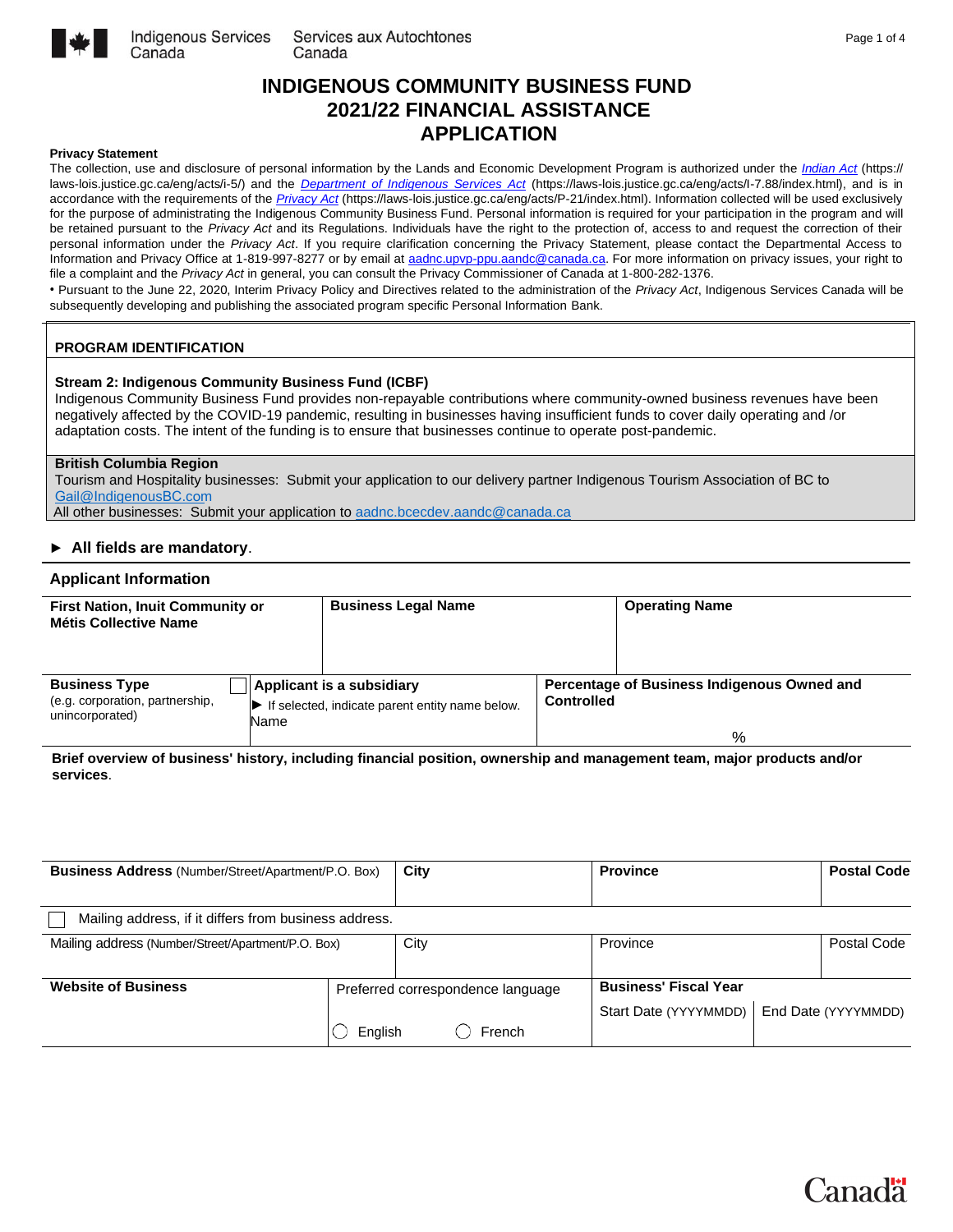

## **First Nation Contact**

| <b>Family Name</b>      | Given Name | Title         |
|-------------------------|------------|---------------|
| <b>Telephone Number</b> | Extension  | Email Address |

## **Business Authorized Contact**

| Family Name      | Given Name | Title         |
|------------------|------------|---------------|
| Telephone Number | Extension  | Email Address |

**Business Financial Contact** (if different from Business Authorized Contact)

| <b>Family Name</b>      | Given Name | Title         |
|-------------------------|------------|---------------|
|                         |            |               |
| <b>Telephone Number</b> | Extension  | Email Address |

## **Funding Requested**

Identify which type of support the business is applying for. Check all that apply.

| <b>Support</b>                  | <b>Description</b>                                                                                                                                                                                         | Amount |
|---------------------------------|------------------------------------------------------------------------------------------------------------------------------------------------------------------------------------------------------------|--------|
| <b>Operating Costs</b>          | Expense a business incurs through its normal business operations such<br>as salaries, rent, insurance, interest etc. where the business has<br>demonstrated operating losses.                              |        |
| <b>Adaptation Costs</b>         | An extraordinary (a unusual cost as a result of the pandemic) or<br>necessary expense (example a repair) that is essential to business<br>operations, but there is insufficient cash to cover the expense. |        |
| <b>Principal Debt Repayment</b> | Support for regularly scheduled principal payments of an existing debt<br>that is not related to other federal COVID-19 financial support.                                                                 |        |

## **Outline the main activities and objectives of funding as they concern operating costs, adaptation costs, and / or principal debt**

Estimate number of jobs that will be maintained as a result of funding: Full-time: \_\_\_\_ Part-time: \_\_\_\_

## **Quantifying Impact**

Description of business' hardship due to COVID-19 impact and potential outcomes for business if unsuccessful in accessing ICBF (eg. expand on revenue losses, arrears on debt, risk of permanent closures, etc. (maximum 1,500 characters; field expands)

| Business has closed due to public health | If yes, specify date(s) | If closed, but since reopened, specify |  |
|------------------------------------------|-------------------------|----------------------------------------|--|
| request or COVID-19 measures?            | organization closed     | date(s) of re-opening (YYYYMMDD)       |  |
| Yes<br>No                                | (YYYYMMDD)              |                                        |  |

## **COVID-19 Support Funding**

Canadä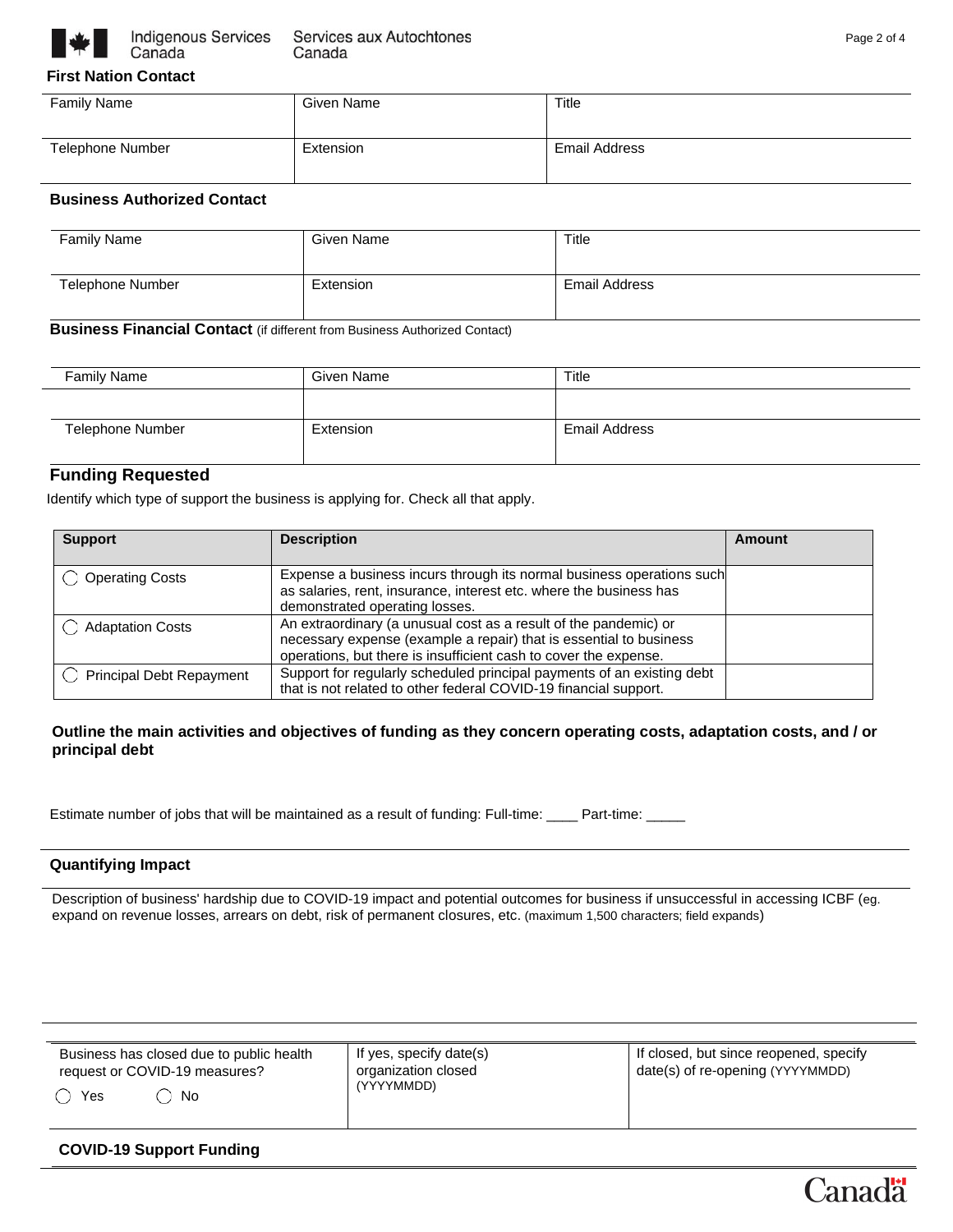

| Business applied for and/or received recent federal COVID-19 program funding? $\;\bigcirc\;$ Yes $\;\;\bigcirc\;$ No |  |
|----------------------------------------------------------------------------------------------------------------------|--|
|----------------------------------------------------------------------------------------------------------------------|--|

► If Yes, complete table below.

| <b>Program Name</b>                                                                                           | <b>Application</b><br><b>Submitted</b><br>(YES/NO) | <b>Status</b><br>Approved/Declined/<br><b>Under Review</b> | <b>Amount Approved</b> |
|---------------------------------------------------------------------------------------------------------------|----------------------------------------------------|------------------------------------------------------------|------------------------|
| <b>Business Credit Availability Program (BCAP)</b>                                                            |                                                    |                                                            |                        |
| Canada Emergency Business Account (CEBA)                                                                      |                                                    |                                                            |                        |
| Canada Emergency Wage Subsidy (CEWS)                                                                          |                                                    |                                                            |                        |
| Canada Emergency Commercial Rent Assistance (CECRA)                                                           |                                                    |                                                            |                        |
| Regional Relief and Recovery Fund (RRRF)                                                                      |                                                    |                                                            |                        |
| Large Employer Emergency Financing Facility (LEEFF)                                                           |                                                    |                                                            |                        |
| Other Support Targeted at Indigenous Businesses                                                               |                                                    |                                                            |                        |
| Please specify:                                                                                               |                                                    |                                                            |                        |
| Other (Tourism, Agriculture, etc.)                                                                            |                                                    |                                                            |                        |
| Please specify:                                                                                               |                                                    |                                                            |                        |
| To ensure the application is complete, please include these additional documents (checklist):                 |                                                    |                                                            |                        |
| Provide the following documentation if applicable with this application:                                      |                                                    |                                                            |                        |
| 2018/19, 2019/20 & 2020/21 Financial statements to demonstrate the decrease in revenue that covers the period |                                                    |                                                            |                        |
| of the application request;                                                                                   |                                                    |                                                            |                        |
| Current Year-to-date consolidated financials; and,                                                            |                                                    |                                                            |                        |
| Principal debt repayment schedule for the eligibility period                                                  |                                                    |                                                            |                        |
| For businesses applying for adaptation costs, please also provide the following:                              |                                                    |                                                            |                        |
| Table itemizing all adaptation costs that are being applied for; and,                                         |                                                    |                                                            |                        |

Quotes to substantiate costs (multiple quotes may be required for quotes above \$25,000)

► Other attachments are permitted as supporting information, but not as replacements for responses to questions on application form.

**►** Failure to provide all required documents may lead to delays in the approval process

#### **Certification**

 $\Box$ 

On behalf of the Applicant, I hereby acknowledge and certify that:

- (a) I have read and understand this request for support and will submit all the required information with this proposal. I understand incomplete applications cannot be assessed easily and may be deemed ineligible.
- (b) I have authority to submit this request for support on behalf of the Applicant.
- (c) The information provided herein is complete, true and accurate. I make this attestation acknowledging that making a false statement or providing misleading information may result in the Minister exercising any remedy available at law.
- (d) Any other information given in the future in connection with the carrying out of the activities will also be complete, true and accurate.
- (e) The information provided regarding funding from other federal COVID-19 support measures/programs is accurately recorded in this application.
- (f) The revenue and fixed operating costs amounts provided on this application form are accurate.

| Name of Officer with Signing Authority for the First Nation, | Title | Date (YYYYMMDD) |
|--------------------------------------------------------------|-------|-----------------|
| Inuit Community or Métis Collective                          |       |                 |
|                                                              |       |                 |